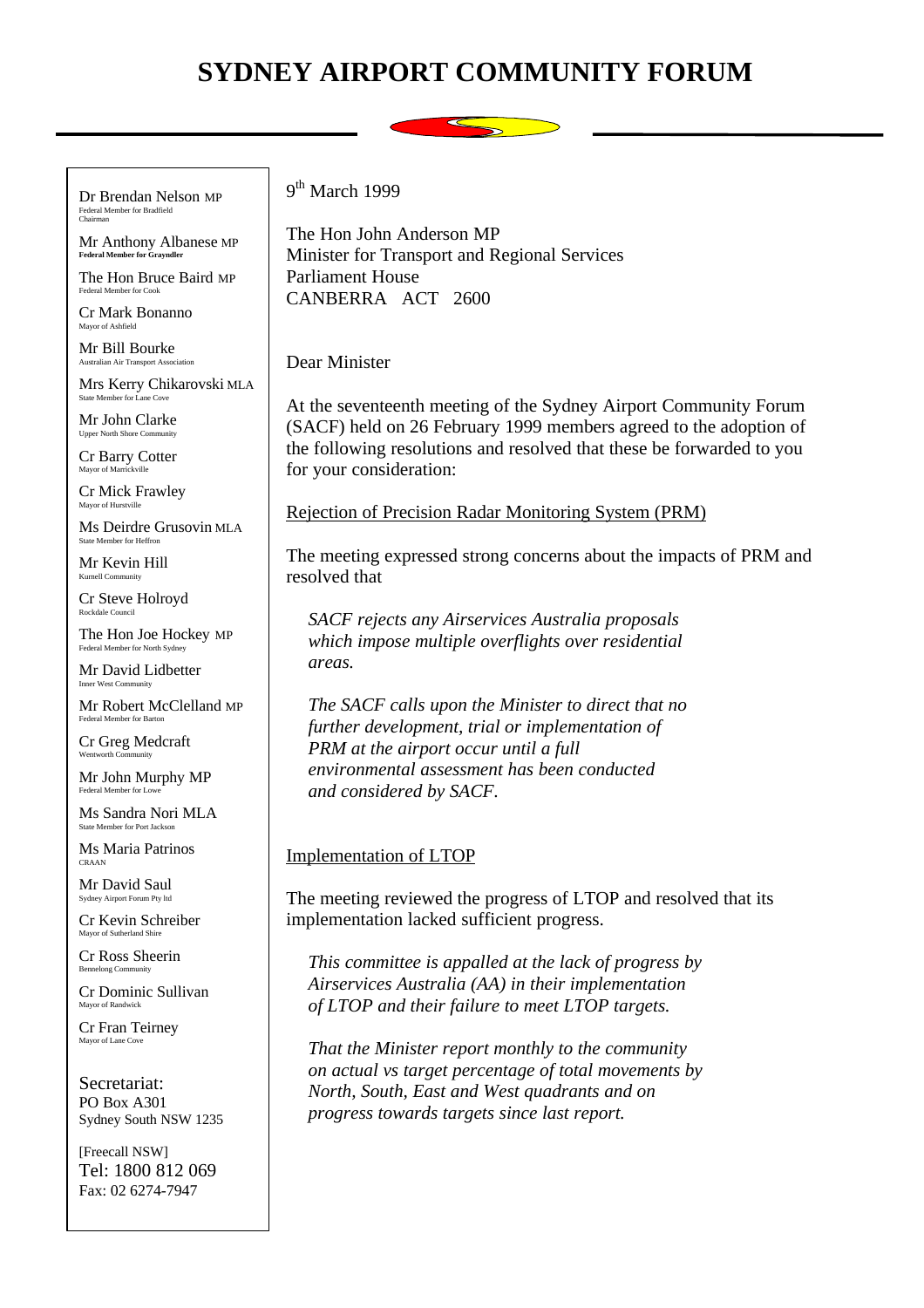*That a LTOP implementation program and management plan be promulgated by the Minister with target dates and responsibilities specified.*

#### Relationship between Slots and LTOP

The Forum examined your letter of 18 February 1999 and your response on this issue. It formed the view that the Slots Policy is not compatible with LTOP and asked for clear policy direction to overcome this inconsistency.

*This committee is dismayed that the Minister would not wish there to be consistency between 2 government policies - slots and LTOP. We again call upon the Minister to provide clear policy direction for the allocation of slots to always be compatible with the achievement of the LTOP.*

#### Insulation Program

The Forum Members examined your letter of 18 February 1999 and your response on this issue and resolved that the resolution in that letter be passed back to you for further consideration.

*SACF notes that the insulation program for properties to the north of the Airport ceases this calendar year.*

*SACF notes that properties to the north originally proposed to be insulated are now excluded. SACF also noted that noise levels for these affected properties have not diminished (note report on LTOP implementation).*

*SACF also notes that the Senate Select Committee Report "Falling on Deaf Ears" (the Parer Committee) recommended (Rec no 16) extension of the insulation area.*

*SACF calls for the implementation of insulation to the north in accordance with the original proposals.*

#### Compensation for Kurnell

The Forum formed the view that noise impacts considerably on the Kurnell community and that this merits some form of compensation. The meeting resolved to send you the resolution on this issue that was passed at the fifteenth meeting on 22 May 1998 and considered by the former Minister.

*That SACF urges the Minister to increase the Sydney Airport Noise Levy.*

*The Legislation allows for a 10 per cent per annum increase and this has not been acted upon. This should be implemented as a minimum.*